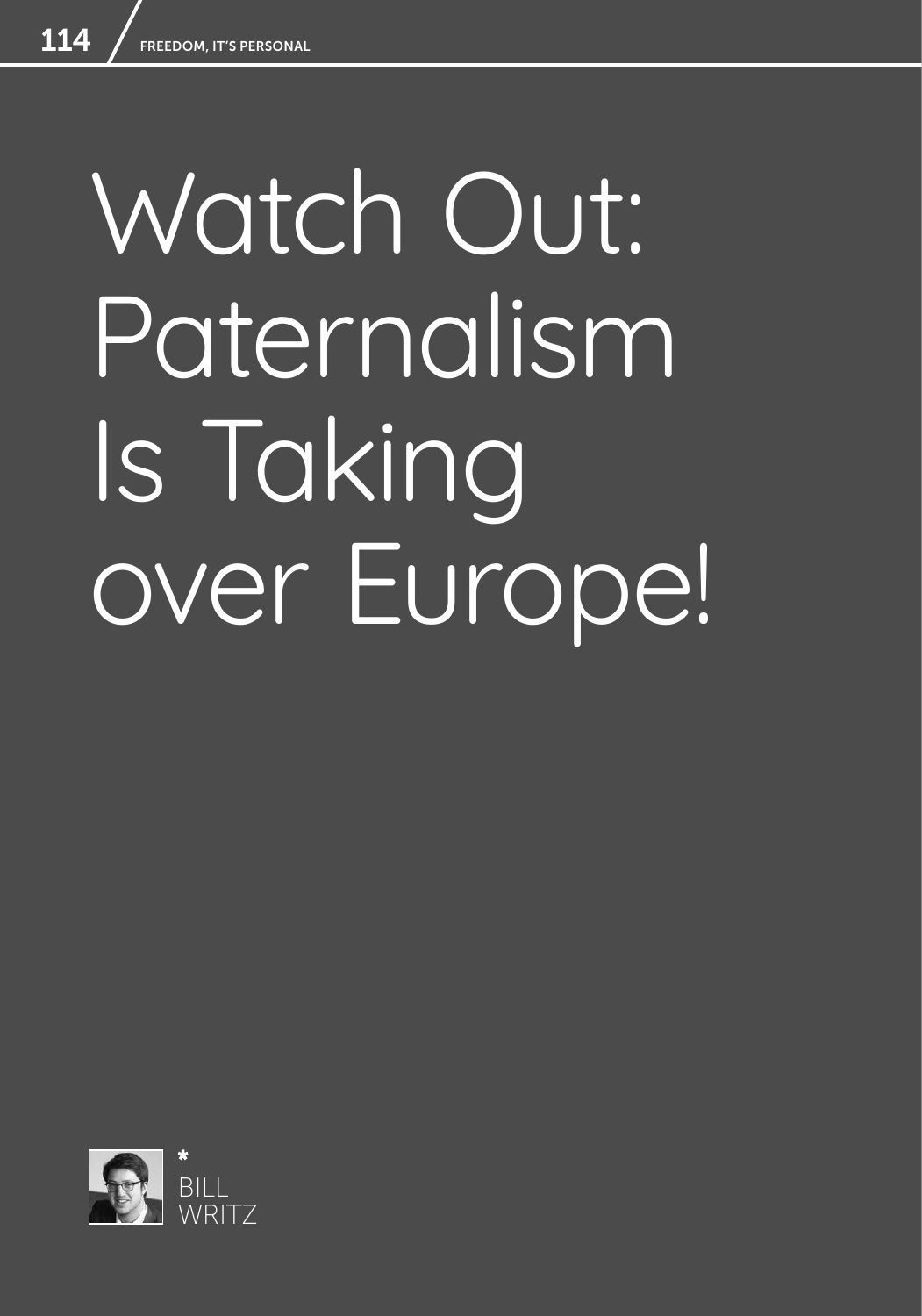**Be it alcohol, tobacco, or sug-**<br>
ary drinks; individuals have<br>
a number of vices that they<br>
voluntarily engage in. It has<br>
been commonly accepted<br>
that we attempt to engage in these "vices" ary drinks; individuals have a number of vices that they voluntarily engage in. It has been commonly accepted with moderation. However, over the past years, public health advocates have made it their mission to regulate people's lifestyle directly and indirectly. Consequently, we have seen the emergence of the socalled "Nanny State," in which the politicians in charge of the regulatory state have deemed themselves competent to determine the right amount of consumption on all of these products. Over the past years, the pressure (and influence) drastically increased, but this has been their mission for decades. After all, British MP Iain Macleod referred to the Nanny State as early as the 1960s. Despite being largely a phenomenon of Northern and Western Europe, the Nanny State is extending to Central and Eastern Europe, encouraged by individual states: such as the United Kingdom, the European Union, as well as international organizations like the United Nations and the World Health Organization. Citizens need to ask questions about the proper role of government when it comes to individuals' personal freedom, ask for inquiries into the unintended consequences and the general effectiveness of these policies.

#### ALCOHOL CONSUMPTION

"Alcohol may be man's worst enemy, but the Bible says love your enemy." Be that Frank Sinatra, as the origin of this quote, $1$ or the loud advocates for prohibition in the  $19<sup>th</sup>$  and  $20<sup>th</sup>$  century,<sup>2</sup> governmental

# 77 NO EVIDENCE POINTS TO THE FACT THAT MINIMUM PRICING WOULD ACTUALLY REDUCE THE CONSUMPTION OF SPIRITS

positions on alcohol have certainly always been ambiguous. The data displays that the prevalence of drinking has decreased over time: WHO numbers show that European total pure alcohol consumption (in liters) per capita has decreased from 12.5 liters in 1961 to above 10 liters in 1999. $3$ When considering global total alcohol consumption, it may be observed that there are strong fluctuations that might not necessarily explain a general trend (See Figure 1). For instance, the 1979 spike in European consumption wasn't significant in setting a trend for its time, given the gradual decline in the following decades. This puts certain headlines about exploding rates of alcohol consumption, such as "Alcohol is the only drug epidemic we've got",<sup>4</sup> in perspective.

<sup>&</sup>lt;sup>1</sup> Kahn, J.M.D. (2016) "Another New Year Another Past, Same Old Hangover?", [in:] *Huffington Post.* Available [online]: https://www.huffingtonpost.com/joel-kahnmd/another-new-year-same-old\_b\_8801734.html

<sup>2</sup> Engs, R. C. (2000) "Phases of Health-Reform Movements", [in:] *Clean Living Movements: American Cycles of Health Reform.* Praeger Publishers.

<sup>3</sup> WHO (2004) *Global Status Report on Alcohol, Department of Mental Health and Substance Abuse.* Geneva, pp. 9-12.

<sup>4</sup> McDonald, P. (2015) "Alcohol Is the Only Drug Epidemic We've Got. Where's the National Task Force on That?", [in:] *The Guardian*. Available [online]: https://www.theguardian.com/commentisfree/2015/apr/16/alcohol-isthe-only-drug-epidemic-weve-got-wheres-the-national-taskforce-on-that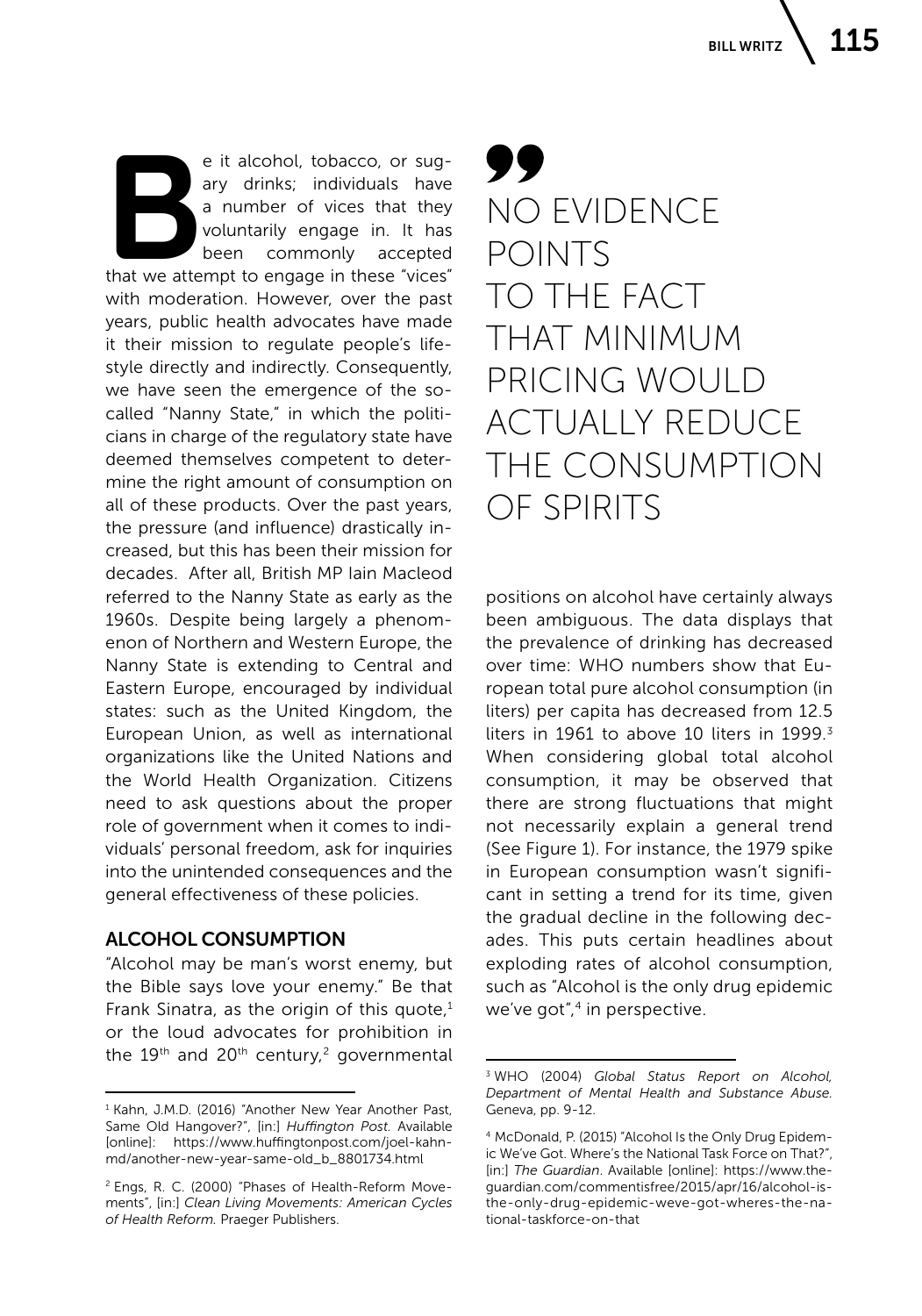

Figure 1: Population weigted means of the recorded adultper capita consumption in the WHO Regions 1961-1999

Data from the World Health Organization from 2010 and 2015 suggests that European consumption levels continue to remain between 8 and 11 liters of pure alcohol per adult per capita per year.<sup>5</sup> (See Figures 2 and 3)

# ALCOHOL-RELATED POLICIES: PIGOUVIAN TAXES

While the initial goal of levying taxes in Europe is to raise revenue, it is also increasingly a model to discourage certain behaviors. Examples can be found in increased tobacco and alcohol taxation.<sup>6</sup> In the at-

<sup>6</sup> Kofler, G., M.P. Maduro, and P. Pistone (eds.) (2011) *Human Rights and Taxation in Europe and the World.* Amsterdam: International Bureau of Fiscal Documentation (IBFD), p. 521.

tempt to reduce the overall alcohol consumption, fueled by the idea that despite drinking being on a long-term decline, public health advocates in Europe campaign for burdensome taxes on alcoholic beverages.7 This is done by varying levels of VAT tax rates on alcohol, but specifically through excise tax rates.

When comparing excise tax rates across Europe, we see that Central and Eastern European countries choose rates that fall below the average of other areas in Europe. Sparkling wine rates in the Czech Republic, Estonia, Croatia, Hungary and Slovakia in 2017 were close to 0 (See Figure 4). In fact, excise taxes on both still and sparkling wine are only high in Western and Northern European countries that have negligible pro-

<sup>5</sup> WHO (2014) "Total Alcohol per Capital (15+ Years) Consumption, in Litres of Pure Alcohol", 2010, Health Statistics and Information Systems (HSI). Available [online]: http://gamapserver.who.int/mapLibrary/app/searchResults.aspx; WHO (2016) *Total Alcohol per Capital (15+ Years) Consumption, in Litres of Pure Alcohol.* Information Evidence and Research (IER). Available [online]: http://gamapserver.who.int/mapLibrary/app/searchResults.aspx

<sup>7</sup> WHO (2012) *European Action Plan to Reduce the Harmful Use of Alcohol 2012-2020.* WHO Regional Office for Europe, pp. 24-25.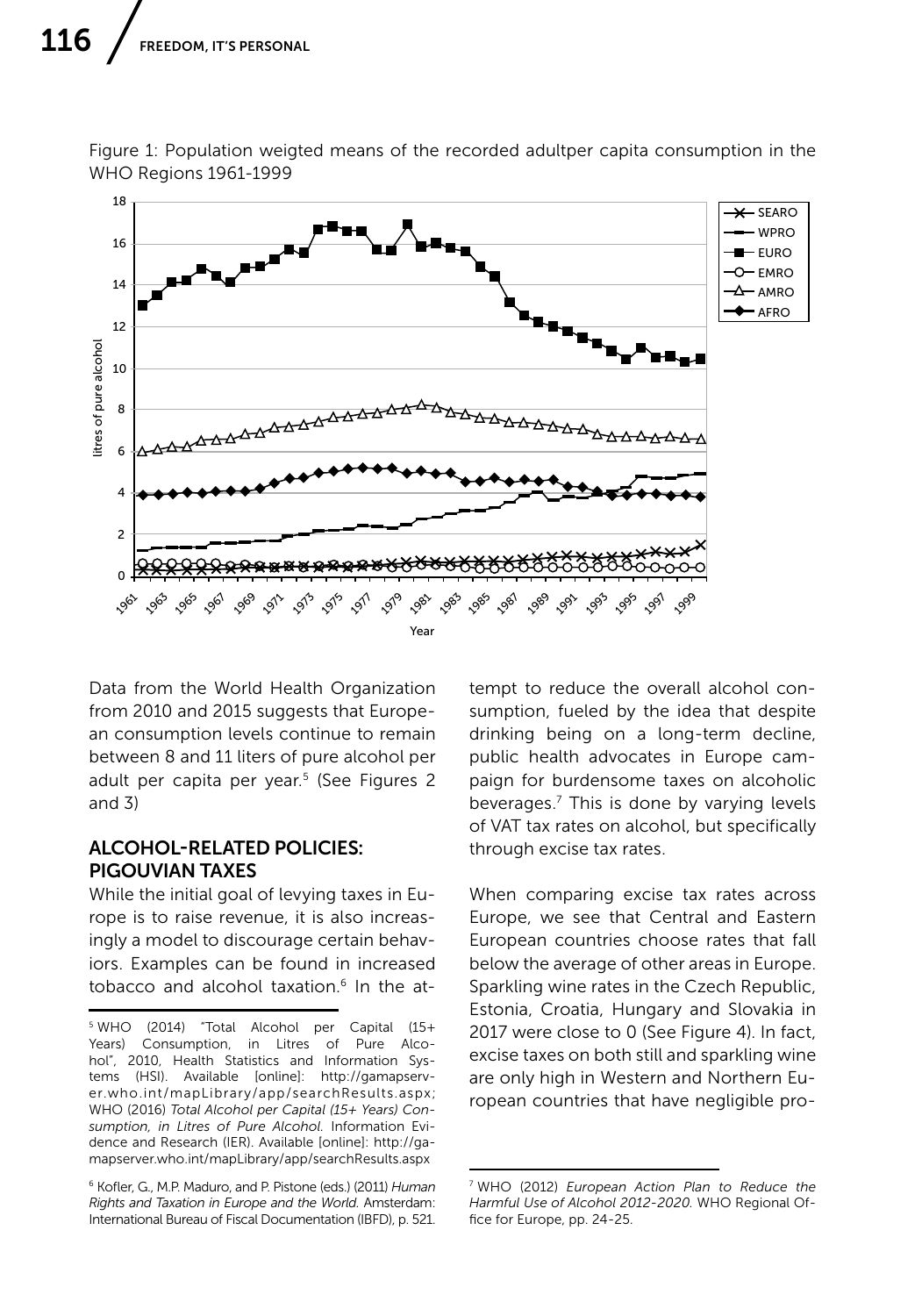

Figure 2: Total alcohol per capita (15+ years) consumption, in litres of pure alcohol, 2010

imply the expression of any opinion whatsoever on the part of the World Health<br>Organization concerning the legal status of any country, territory, city or area or of its<br>authorities, or concerning the delimitation of its f

Map Production: Health Statistics and Information Systems (HSI) World Health Organization



Figure 3: Total alcohol per capita (15+ years) consumption, in litres of pure alcohol, projected estimates, 2015



The boundaries and names shown and the designations used on this map do not<br>imply the expression of any opinion whatsoever on the part of the World Health<br>Organization concerning the legal status of any country, territory, authorities, or concerning the delimitation of its frontiers or boundaries.

Data Source: World Health Organization Map Production: Health Statistics and Information Systems (HSI) World Health Organization

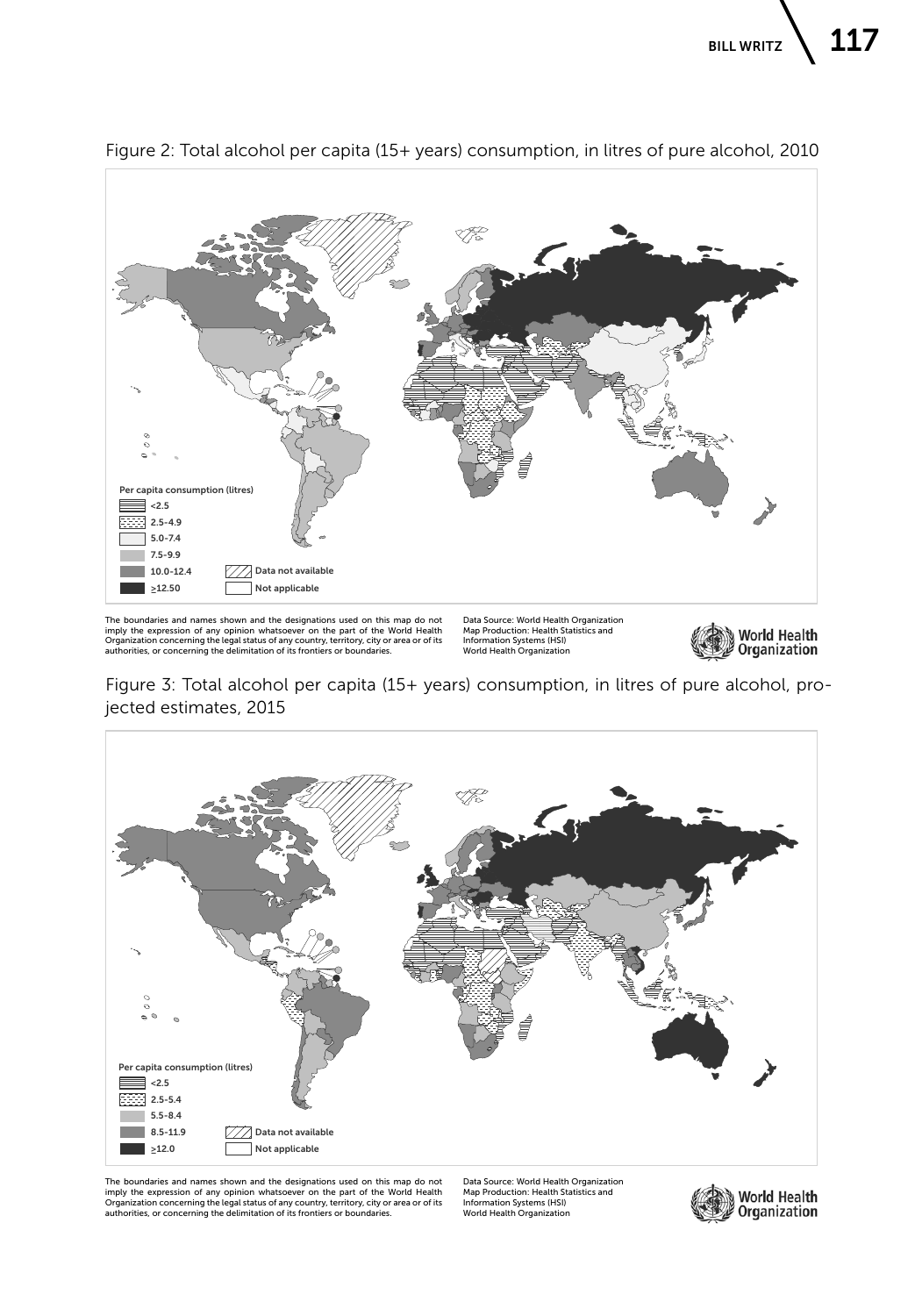

#### Figure 4: Still wine (values in EUR at 3/10/2016)

Minimum Excise Duty: 0 EUR per hectoliter of product

duction rates in these areas, such as the United Kingdom, Ireland, Sweden, Finland or Denmark<sup>8</sup>

On ethyl alcohol, or what is also known as strong alcohol, we see rates in 2017 that are considerably higher (See Figure 5). Only a handful of states, including Bulgaria, Croatia, and Romania, have excise tax rate below EUR 1000 per hectolitre.

In a comprehensive review on alcohol taxes and the shadow economy in Estonia, Robert Müürsepp explains the correlation between increased excise taxation and developments in illicit trade, stating that "[p] roponents of raising the excise tax under the banner of saving public health, claim that it is possible to increase taxes so that the consumption of alcohol is reduced. While this applies in theory, it is hard to achieve in real life due to the volatile nature of the shadow economy."9 This underlines

that even when consumption goes down under the effect of a certain set of tax policy measures, this does not mean that overall consumption has declined, as the shadow economy plays a significant role in determining consumer behavior.

A review of nineteen studies by the Department of Economics of Pennsylvania State University only found two instances that showed a significant and substantial reduction in drinking rates in response to alcohol price rises – "and even these two showed mixed results<sup>" 10</sup> In The Economics of Alcohol, Robert Pryce found that heavy drinkers' price elasticity of demand was only barely distinguishable from zero, and concluded that "[t]he quantity results show that price-based measures will have little effect in reducing heavy consumption because of their small ab-

<sup>8</sup> European Commission (2017) *Excise Duty Tables* (shows the situation as of July 1, 2017). Brussels.

<sup>9</sup> Müürsepp, R. (2015) "Alcohol Excise and the Shadow

Economy in Estonia", [in:] *4Liberty.eu Review* No. 3, pp. 82-92.

<sup>10</sup> Nelson, J. P. (2013) *Does Heavy Drinking by Adults Respond to Higher Alcohol Prices and Taxes? A Survey and Assessment.* Pennsylvania: Department of Economics, Pennsylvania State University, p. 11.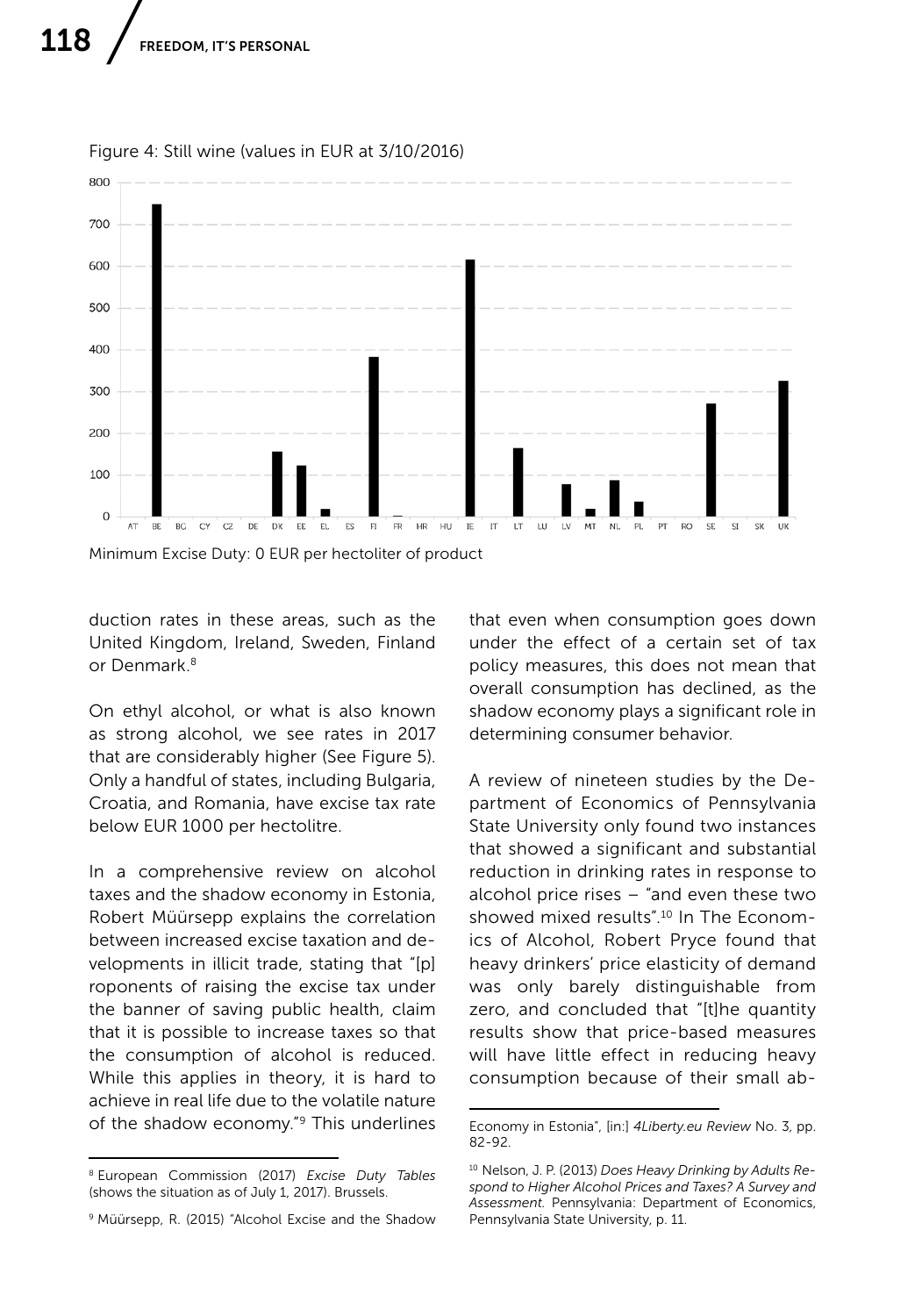

Figure 5: Ethyl alcohol (values in EUR at 3/10/2016)

AFTER A DECADE -LONG FEUD WITH PRODUCERS, THE SCOTS HAVE CRACKED DOWN ON ALCOHOL CONSUMPTION

solute price elasticity, whilst simultaneously having a large negative effect on consumer surplus for the light drinking majority, because of their large absolute price elasticity."11

#### MINIMUM ALCOHOL PRICING

Take the example of minimum unit pricing on alcohol in Scotland. After a decadelong feud with producers, the Scots have cracked down on alcohol consumption. The legislation, which the Scottish parliament passed in 2012, and which the Supreme Court only recently allowed them to implement, sets a minimum price of 50 pence per unit of alcohol, which would lift the lowest price of a bottle of whisky to GBP 14.12

The European Court of Justice in Luxembourg had ruled in 2015 (ruling C-333/14) that Scotland would only be allowed to set minimum pricing if it were able to prove that the measure would increase public health.13 However, the United Kingdom Su-

<sup>11</sup> Pryce, R.E. (2016) *The Economics of Alcohol: A Collection of Essays*, Doctoral Thesis. Lancaster University, p. 47.

<sup>12</sup> O'Leary, E. (2017) "Scotland Becomes Minimum Alcohol Price Trailblazer in Bid to Boost Public Health," [in:] *Reuters.* Available [online]: https://www.reuters. com/article/us-britain-scotland-alcohol/scotland-becomes-minimum-alcohol-price-trailblazer-in-bid-toboost-public-health-idUSKBN1DF1EH

<sup>13</sup> Court of Justice of the European Union (2015) *The Scottish Legislation Introducing a Minimum Price per Unit of Alcohol Is Contrary to EU Law If Less Restric-*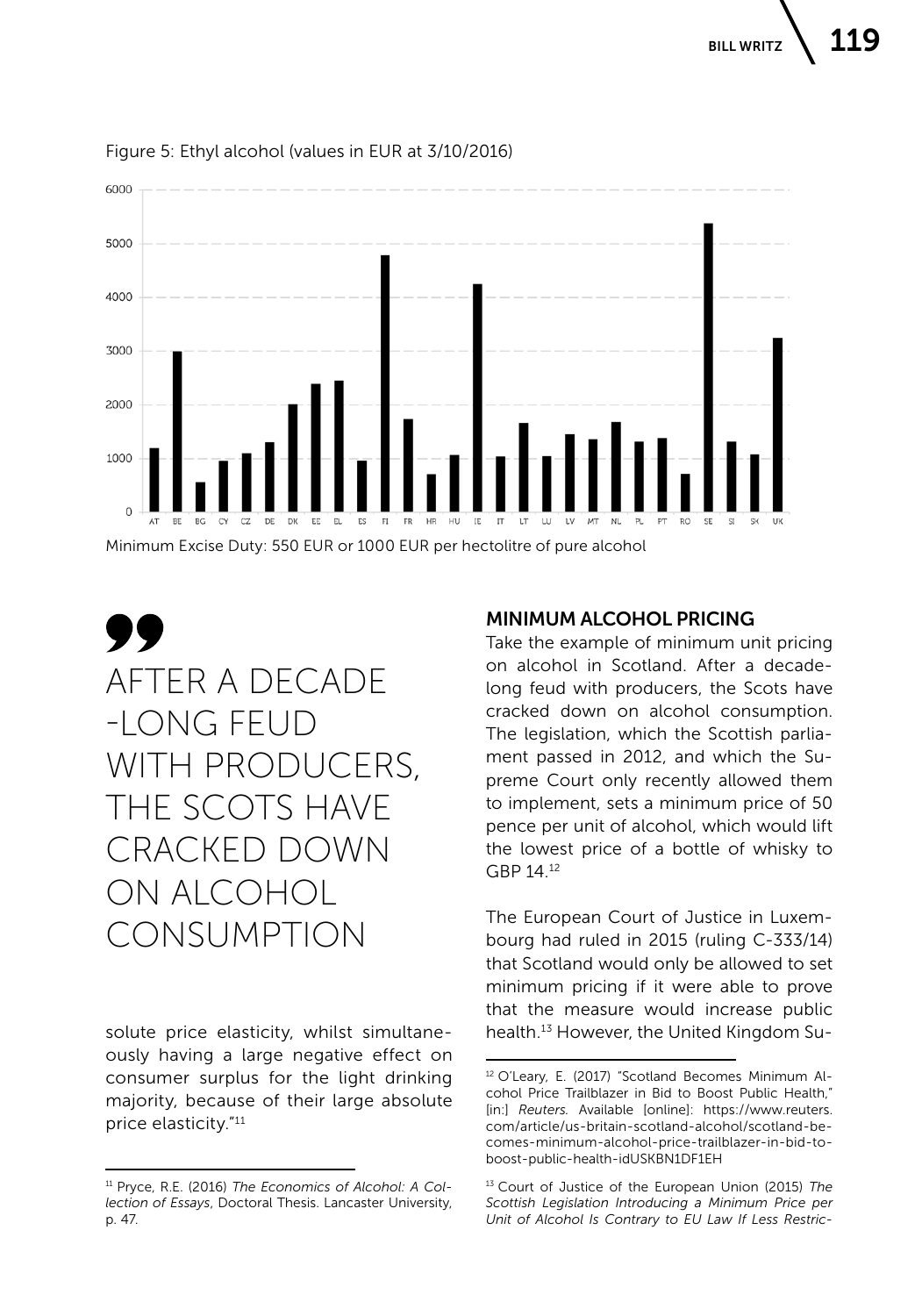# 99 THE OVERARCHING **CONSENSUS** IN PUBLIC POLICY IS THAT TAX INCREASES REDUCE CONSUMPTION OF TOBACCO PRODUCTS

preme Court in a 2017 ruling (in the case Scotch Whisky Association and others (Appellants) v The Lord Advocate and another (Respondents) (Scotland)) concluded "minimum pricing is a proportionate means of achieving a legitimate aim."14 It would stand to reason that the "proportionate means" part of the argument was actually backed up by science, but the opposite is the case as no evidence points to the fact that minimum pricing would actually reduce the consumption of spirits.

Just as the example of increased taxation, setting price limits is unlikely to show the desired results. The empirical evidence support this as the heaviest drinkers' responsiveness to price changes was statistically indistinguishable from zero.<sup>15</sup> Even

more recent studies find that hazardous and harmful drinkers (people who consume more than 17.5 units per week) had a very low response to price changes.<sup>16</sup>

In essence, a complete absence of information about price changes is actually more effective. And yet, the United Kingdom's Supreme Court judges stated in the previously mentioned ruling that minimum pricing was "a proportionate means of achieving a legitimate aim," because it does not matter whether your policy works or not, as long as you had good intentions.

## ALCOHOL-RELATED SALES **RESTRICTIONS**

The restriction of the exact day and time in which alcohol sales are allowed is a constant topic of debate in public policy at both the national and local level of governments in Europe. Apart from the agerestrictions on alcohol, the sale of alcohol after 10 p.m. is only allowed if storeowners were guaranteed a special license, which can only be acquired if they follow a special course.<sup>17</sup> In countries such as Norway<sup>18</sup> or Sweden,<sup>19</sup> the sale of alcohol is a monopoly of the state. The scientific evidence on

*tive Tax Measures Can Be Introduced,* Press release N°155/15. Luxembourg. Available [online]: https://curia. europa.eu/jcms/upload/docs/application/pdf/2015-12/ cp150155en.pdf

<sup>14</sup> Scotch Whisky Association and others (Appellants) v The Lord Advocate and another (Respondents) (Scotland) (2017) UKSC 76.

<sup>15</sup> Manning, W., L. Blumberg, and L.H. Moulton (1995) "The Demand for Alcohol: The Differential Response to Price," [in:] *Journal of Health Economics*, Volume 14, Is-

sue 2, pp. 123-48.

<sup>16</sup> Purshouse, R.C., P.S. Meier, A. Brennan, K.B. Taylor, and R. Rafia (2010) "Estimated Effect of Alcohol Pricing Policies on Health and Health Economic Outcomes in England: An Epidemiological Model", [in:] *The Lancet,* Volume 375, Issue 9723, pp. 1355-1364.

<sup>17</sup> Service-Public-Pro.fr (2018) *Vente d'alcool la nuit, Direction de l'information légale et administrative (Premier ministre).* Ministre chargé de l'intérieur. Available [online]: https://www.service-public.fr/professionnelsentreprises/vosdroits/F22386

 $18$  Strand, S. (2018) "Today's Vinmonpolet – a modern chain with a social responsibility," [in:] *Vinmonopolet. no.* Available [online]: https://www.vinmonopolet.no/ social-responsibility

<sup>19</sup> Government Offices of Sweden (2015) *Swedish Alcohol Retailing Monopoly (Systembolaget Aktiebolag).*  Available [online]: http://www.government.se/government-agencies/swedish-alcohol-retailing-monopoly- -systembolaget-aktiebolag/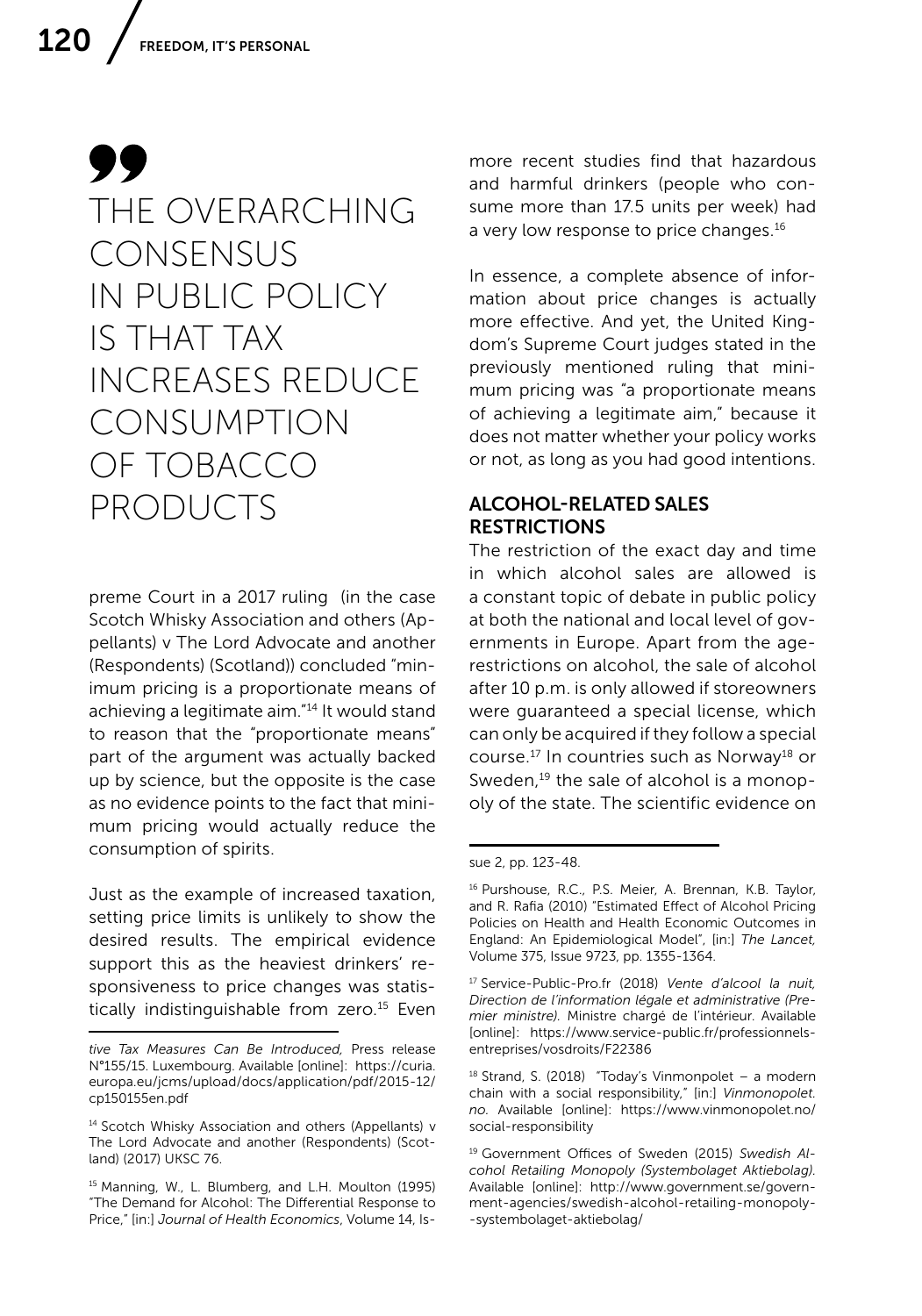the issue is split: some studies have failed to find changes in consumption or a reduction in alcohol-related problems following changes in hours of sale.<sup>20</sup> Other studies have reported increases in traffic accidents and assaults.<sup>21</sup> Even researchers, who seem very supportive of the idea of restricting sales hours, fail to provide sufficient scientific evidence to support the claim definitively.22

Given this sparse amount of evidence in support of restriction of alcohol sales hours, questions need to be asked about the unintended consequences of this policy. If store owners are already infringing on the law by selling alcohol past a certain time, and, depending on the country they are in, they are already at risk of losing their license, then what could prevent them from running the risk of infringing on other rules and regulations such as selling to minors? Before public policy-makers jump to conclusions about the effectiveness of restricted sales times, they should consider the implications that these policies have not only on the business freedom of the owners or the individual liberty of the consumers, but also which consequences may arise from such a policy. It should remain within the personal freedom of both the consumer and the storeowner to choose the legal products that can be sold.

# TOBACCO CONSUMPTION

Tobacco consumption has different rates of prevalence across European countries (See Figure 4). Not only do Central and Eastern European countries have a higher overall consumption of cigarettes, they also have a larger rate of 20> cigarettes/day. Bulgaria, Hungary, Croatia, Latvia, Estonia, Austria, Slovakia, Poland, the Czech Republic, Lithuania, Romania, and Slovenia are all above the EU-28 average on total prevalence of cigarette smokers.23 [See Figure 6]

# SALES DROPS AFTER PRICE INCREASES DO NOT ACCOUNT FOR THE SHADOW ECONOMY

Tobacco-related tax policies are subject to continuous political debate, and are one of the main public policy influences on the products' consumption. The overarching consensus in public policy is that tax increases reduce consumption of tobacco products, with varying studies setting price elasticity at -0.4.<sup>24</sup> International research varies on the extent to which making cigarettes more expensive forces people to quit, and prevents ex-smokers from starting again, or whether it is the best strategy for reducing smoking levels.

However, setting smoking levels through sales numbers is inherently misleading, due to the prevalence of black market sales. The illicit tobacco trade is a global issue accounting for an estimated 10.4% of the cigarette market worldwide. In addition to being a major funding source for organized crime, the cost to European tax revenues is estimated to amount to EUR 11.3 billion a year.<sup>25</sup> This means that a large number

<sup>20</sup> McLaughlin, K.L. and A.J. Harrison-Stewart (1992) "The Effect of a Temporary Period of Relaxed Licensing Laws on the Alcohol Consumption of Young Male Drinkers," [in:] *International Journal of Mental Health and Addiction,* Volume 27, Issue 4, pp. 409-423.

<sup>21</sup> Chikritzhs, T. and T. Stockwell (2002) "The Impact of Later Trading Hours for Australian Public Houses (hotels) on Levels of Violence," [in:] *Journal of Studies on Alcohol and Drugs,* Volume 65, Issue 5, pp. 591-599.

<sup>22</sup> Hahn, R.A., J.L. Kuzara, and R. Elder, et al. (2010) "Effectiveness of Policies Restricting Hours of Alcohol Sales in Preventing Excessive Alcohol Consumption and Related Harms," [in:] *American Journal of Preventive Medicine,* Volume 39, Issue 6, pp. 590-604.

<sup>&</sup>lt;sup>23</sup> Eurostat (2017) "Tobacco Consumption Statistics," [in:] *Eurostat Statistics Explained.* Available [online]: http://ec.europa.eu/eurostat/statistics-explained/index. php/Tobacco\_consumption\_statistics

<sup>24</sup> World Bank (1999) *Curbing the Epidemic. Governments and the Economic of Tobacco Control.* Washington D.C.: World Bank.

<sup>25</sup> Michalopoulos, S. (2016) "'Cheap Whites': The New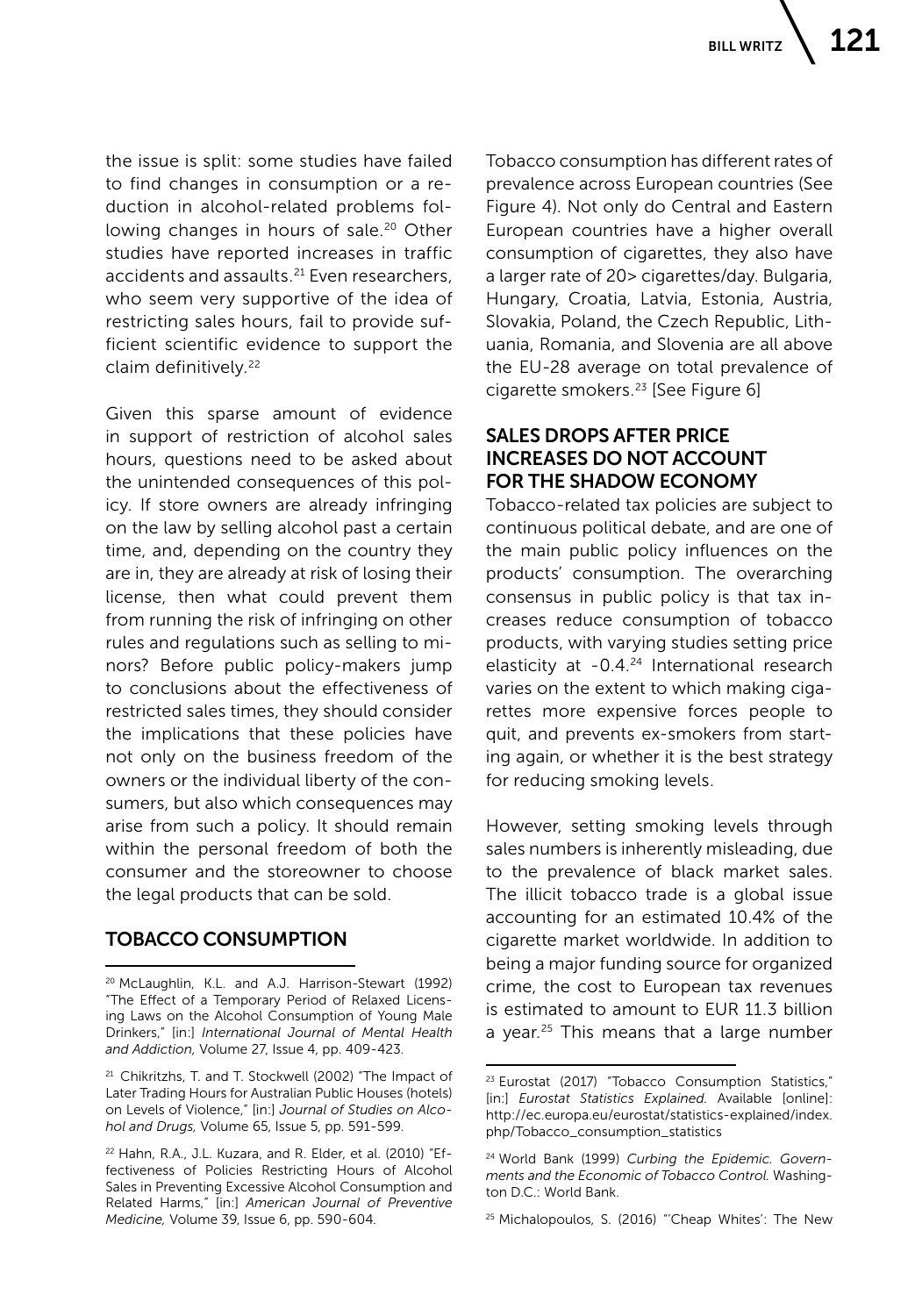

Note: ranked on the overall proportion of daily smokers. 2014 data for Ireland not avaibale.<br>(<sup>1</sup>) Estimates.<br>(<sup>2</sup>) Data with low reliability. Note: ranked on the overall proportion of daily smokers. 2014 data for Ireland not avaibale. (2) Data with low reliability.(1) Estimates.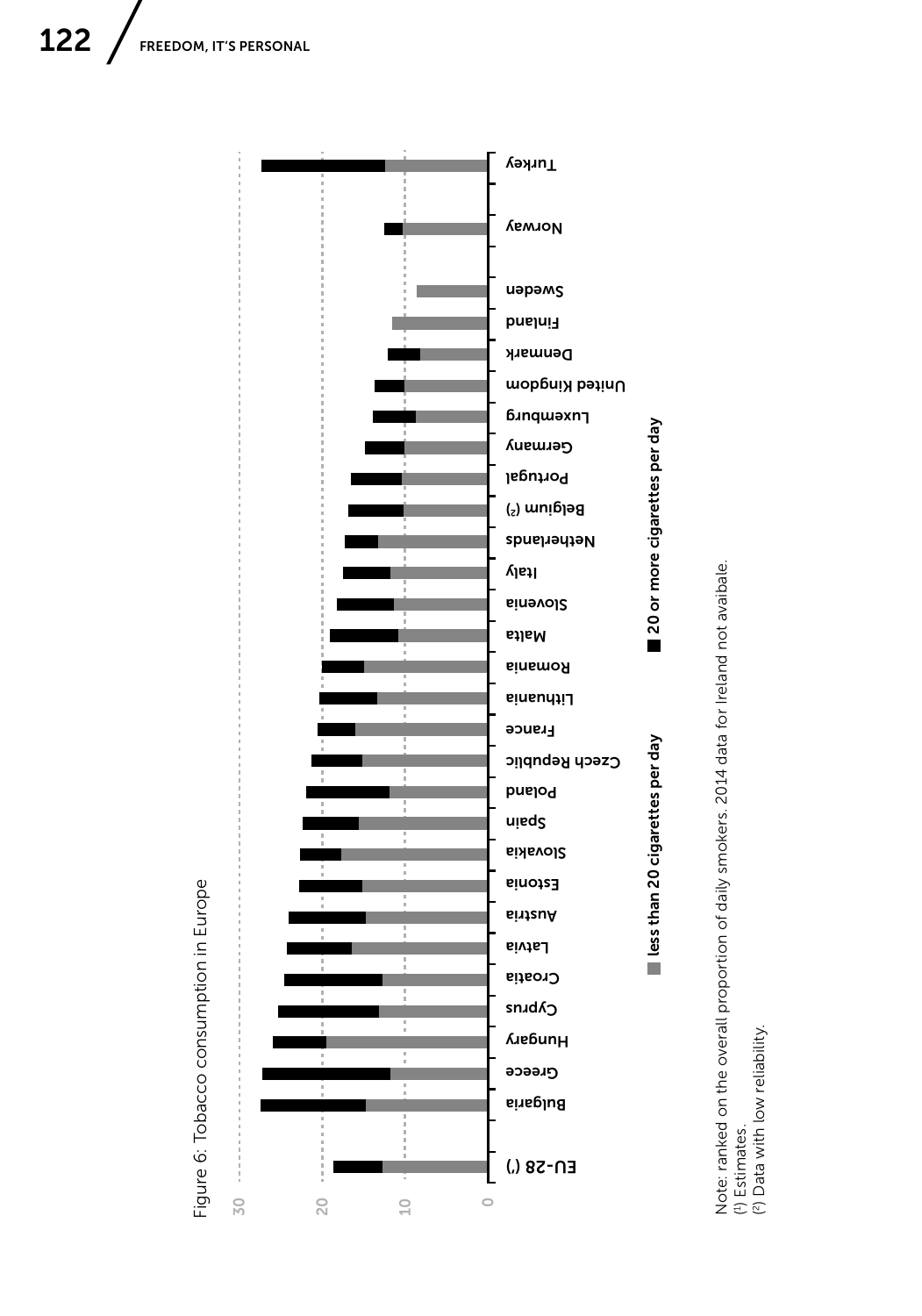of tobacco consumers' behavior does not enter the records of tobacco sales, which distorts the perceived reduction in consumption for those who merely consume these statistics.

In fact, Eastern European countries have been among the largest contributors to this trend of 'illicit whites', meaning cigarettes, which were produced under a legal framework in one country, yet smuggled into another without the payment of customs duties. Belarus is retailer number 1 of illicit whites to the European Union, through a variety of brands. In 2014, the largest part of C&C (Counterfeit and Contraband, including Illicit Whites) in the United Kingdom originated from Belarus, with 15.7%; in Germany, most C&C's came out of the Czech Republic with 20.1%, while in Austria most illicit trade originated from Hungary, with 26.6% of total illegal trade.<sup>26</sup>

#### TOBACCO-RELATED POLICIES: PLAIN PACKAGING

A 2014 study conducted at the Department of Economics at the University of Zurich, Switzerland, analyzed the effects of plain packaging on the prevalence of minors who smoke in Australia. It showed that for young people, the neutral packaging had absolutely no effects on their consumption. "Altogether, we have applied quite liberal inference techniques, that is, our analysis, if anything, is slightly biased in favor of finding a statistically significant (negative) effect of plain packaging on smoking prevalence of Australians aged 14 to 17 years". The researchers also added: "[…] if the guiding research question is whether there is a plain packaging effect at all, one must adjust the confidence intervals to take the possibility of 'cherry picking' into account (that is, the possibility of searching for a statistically significant effect over the entire period). Such an adjustment requires the use of uniform confidence intervals, in which case there is again no evidence for a plain packaging effect on smoking prevalence."27

A 2016 study by the School of Economics, Finance and Marketing of the RMIT University in Melbourne, Australia, concluded that the policy didn't hold what it promised and criticized the government of funding biased research. As they concluded, "[i]n the first instance the Australian federal government paid over AUD 3 million of taxpayer funds for a research project to accurately and factually evaluate the impact of the introduction of the plain packaging policy. (…) While it is true to say that research was undertaken, data was collected and then analyzed, it is not clear that the results of that research have been accurately described and disseminated to the Australian government, the Australian community, or the broader international community."28

It appears that the public policy analysts who studied the policy were the same people who advocated for it in the first place. This is rightfully raising serious questions about the policy-making process.

Trend Dominating Tobacco Black Markets," [in:] *Euractiv. com.* Available [online]: https://www.euractiv.com/section/health-consumers/news/mondaycheap-whitesthe-new-trend-dominating-tobacco-black-markets/

<sup>26</sup> KPMG (2014) *A Study of the Illicit Cigarette Market in the European Union, Norway and Switzerland.*  Available [online]: http://kpmg.co.uk/creategraphics/2015/06\_2015/CRT026736/files/assets/common/ downloads/CRT026736%20Project%20SUN%20COM-BINED%20v10.pdf

<sup>&</sup>lt;sup>27</sup> Kaul and Wolf (2014) "The (Possible) Effect of Plain Packaging on the Smoking Prevalence of Minors in Australia: A Trend Analysis," [in:] *Working Paper Series.*  Zurich: Department of Economics No. 149, University of Zurich, pp. 9-10.

<sup>28</sup> Davidson, S. and A. De Silva (2016) *Stubbing Out the Evidence of Tobacco Plain Packaging Efficacy: An Analysis of the Australian National Tobacco Plain Packaging Survey*. Melbourne: RMIT University – School of Economics, Finance and Marketing, p. 11.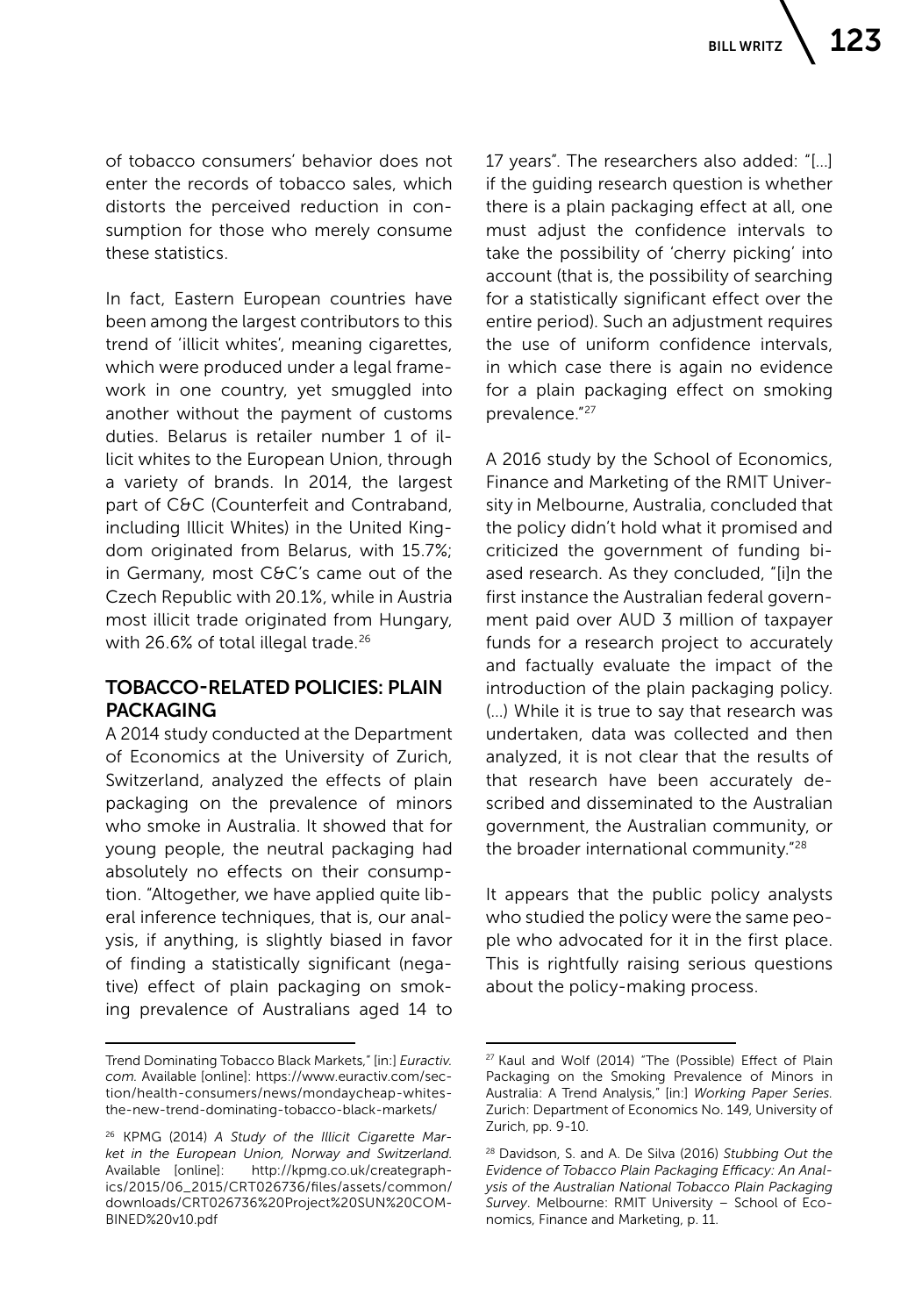99 WHO'S FCTC 2030 PROJECT IS SUPPORTING TOBACCO CONTROL MEASURES IN COUNTRIES WORLDWIDE, INCLUDING COLOMBIA, EL SALVADOR, JORDAN, MADAGASCAR, AND NEPAL

However, it becomes increasingly clear that plain packaging won't only be applied to a handful of Western European countries. For instance, the Republic of Georgia is being parachuted into a law mandating the plain packaging for all tobacco products.<sup>29</sup>

The change of heart in Georgia is no chance occurrence. Not only has the United Nations congratulated the country on its decision, the United Kingdom, backed by the World Health Organization, has pledged funding for the policy. $30$ 

These financial incentives are not limited to Georgia; the WHO's FCTC 2030 project is supporting tobacco control measures in countries worldwide, including Colombia, El Salvador, Jordan, Madagascar, and Nepal. Conditions for obtaining these funds include the "willingness to increase tobacco taxation" or the "ambitions to accelerate implementation of the WHO Framework on Tobacco Control."31

By voting for plain packaging, the Georgian parliament has gone beyond the EU's strict directive on tobacco (TPD2), ignoring the EU and WHO advice to go step-bystep. This essentially means that taxpayers in the UK are paying millions of pounds to help implement a policy proven ineffective elsewhere.

The United Nations is not Georgia's only cheerleader in this endeavor. UN officials are using the implementation of these measures as leverage for membership negotiations. United Nations Development Program (UNDP) representatives have said that, "Passage of the draft legislation would align Georgia with its obligations as a Party to the WHO Framework Convention on Tobacco Control (FCTC), and help meet Article 356 of the EU-Georgia Association Agreement, which makes FCTC implementation a precondition for further European integration."32

<sup>29</sup> Ossowski, Y. (2017) *New Anti-Tobacco Measures won't work in Georgia, Tsariszm*. Available [online]: https://tsarizm.com/analysis/2017/05/12/new-anti-tobacco-measures-wont-work-georgia/

<sup>30</sup> UNDP (2017) *UN Supports Comprehensive Tobacco-*

*Control Legislation in Georgia.* New York City. Available [online]: http://www.ge.undp.org/content/georgia/en/ home/presscenter/pressreleases/2017/05/02/un-supports-comprehensive-tobacco-control-legislation-ingeorgia.html

<sup>31</sup> WHO (2017) *FCTC 2030. Strengthening WHO FCTC implementation to achieve the Sustainable Development Goals.* Geneva. Available [onine]: http://www.who. int/fctc/implementation/fctc2030/en/

<sup>32</sup> Agenda.ge (2017) "UN supports comprehensive tobacco-control legislation in Georgia," [in:] *UNDP Georgia*. Available [online]: http://agenda.ge/news/78771/ eng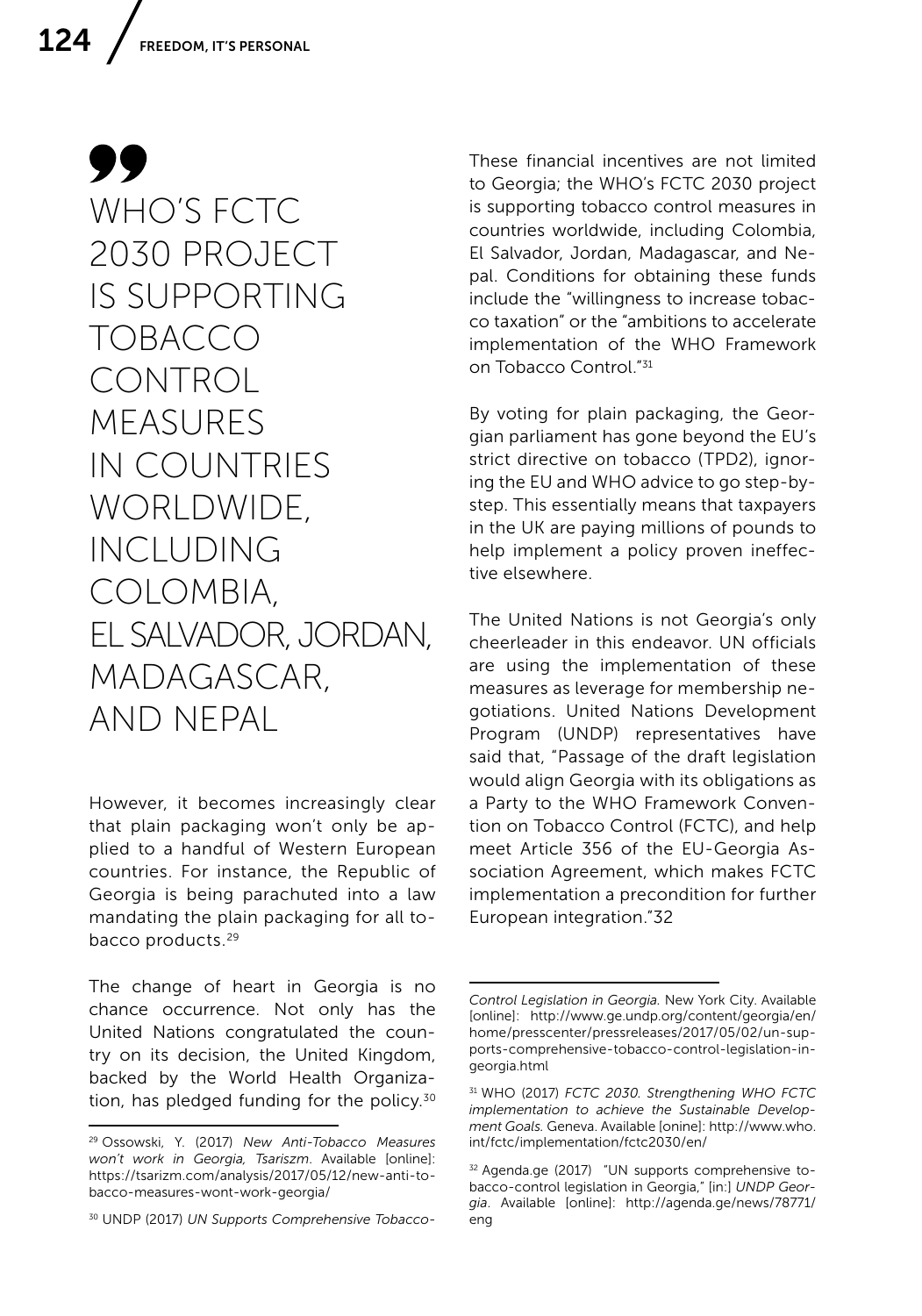International organizations therefore seem to push policies infringing on personal freedoms in parts of the world, including Eastern Europe. This policy is ill advised; the choices regarding liberal policies on lifestyle choices should be up to individual countries by principle, and shouldn't be dependent on other political priorities. In the same way, Western European countries certainly wouldn't accept that trading relations with China were to be made dependent on an adoption of Chinese authoritarianism.

# SMOKING BANS: THE EFFECTS OF SECOND-HAND SMOKE HAVE BEEN OVERBLOWN

The bans on smoking indoors had largely been implemented because early studies believed there to be a correlation between secondhand smoke and heart disease, going as far as claiming a drop in 60% in hospital admissions for cardiovascular diseases; a number which quickly made it into mainstream headlines such as the *Wall Street Journal*. 33 However, upon publication the study only claimed a 40% drop.34

A 2006 study in the Piedmont region in Italy revealed an 11% drop in heart disease, a much smaller drop than the 60% that politicians had promised.<sup>35</sup> After a sweeping ban on smoking inside in England, a study found a heart attack reduction of only 2%.36 That number is so low that it might not be related to the bans at all. A study in New Zealand found no correlation whatsoever.<sup>37</sup> Similar US-studies have subsequently appeared in the Journal for Community Health<sup>38</sup> as well as the American Journal of Medicine39, in the United States.

# THE FREEDOM TO ACT SELF-DESTRUCTIVELY

In an essay to The Freeman, Don Boudreaux expresses his dissatisfaction with the Nanny State. He concludes his analysis of the freedom to enjoy tobacco as follows: "I have my own proposed tobacco settlement. Let's recognize that smoking is voluntary. Let smokers enjoy their cigarettes, and let tobacco companies be regulated only by the market by putting an end to government's odious molestation of smokers and tobacco companies."40 There is an inherent right for individuals to act self-destructively, which lies in each and everyone's personal freedom.

<sup>33</sup> Winslow, R. (2003) "Montana City Smoking Ban Appears to Cut Heart Attacks," [in:] *Wall Street Journal.* Available [online]: https://www.wsj.com/articles/ SB104924037780880000

<sup>34</sup> Sargent, R.P., R.M. Shephard, and S.A. Glantz (2004) "Reduced Incidence of Admissions for Myocardial Infarction Associated with Public Smoking Ban: Before and After Study," [in:] *British Medical Journal*, Volume 328, Issue 7446, pp. 977-980.

<sup>35</sup> Barone-Adesi, F., L. Vizzini, F. Merletti, and L. Richiardi (2006) "Short-Term Effects of Italian Smoking Regulation on Rates of Hospital Admission for Acute Myocardial Infarction," [in:] *European Heart Journal*, Volume 27, Issue 20, pp. 2468–2472.

<sup>36</sup> Sims, M., R. Maxwell, L. Bauld, and A. Gilmore (2010) "Short Term Impact of Smoke-Free Legislation in England: Retrospective Analysis of Hospital Admissions for Myocardial Infarction," [in:] *British Medical Jounal*, 340: c2161.

<sup>37</sup> Edwards, R., G. Thomson, and N.Wilson, et al (2008) "After the Smoke Has Cleared: Evaluation of the Impact of a New National Smoke-Free Law in New Zealand." A Report Commissioned and Funded by the New Zealand Ministry of Health.

<sup>38</sup> Rodu, B., N. Peiper, and P. Cole (2012) "Acute Myocardial Infarction Mortality Before and After State-Wide Smoking Bans," [in:] *Journal for Community Health*, Volume 37, Issue 2, pp. 468-472.

<sup>39</sup> Basel, P. et al. (2013) "The Effect of a Statewide Smoking Ordinance on Acute Myocardial Infarction Rates," [in:] *The American Journal of Medicine*, Volume 127, Issue 1, 94.e1–94.e6.

<sup>40</sup> Boudreaux, D. (1997) Freeman Essay #13: "The Nanny State," [in:] *Café Hayek.* Available [online]: http://cafehayek.com/2017/12/freeman-essay-13-nanny-state. html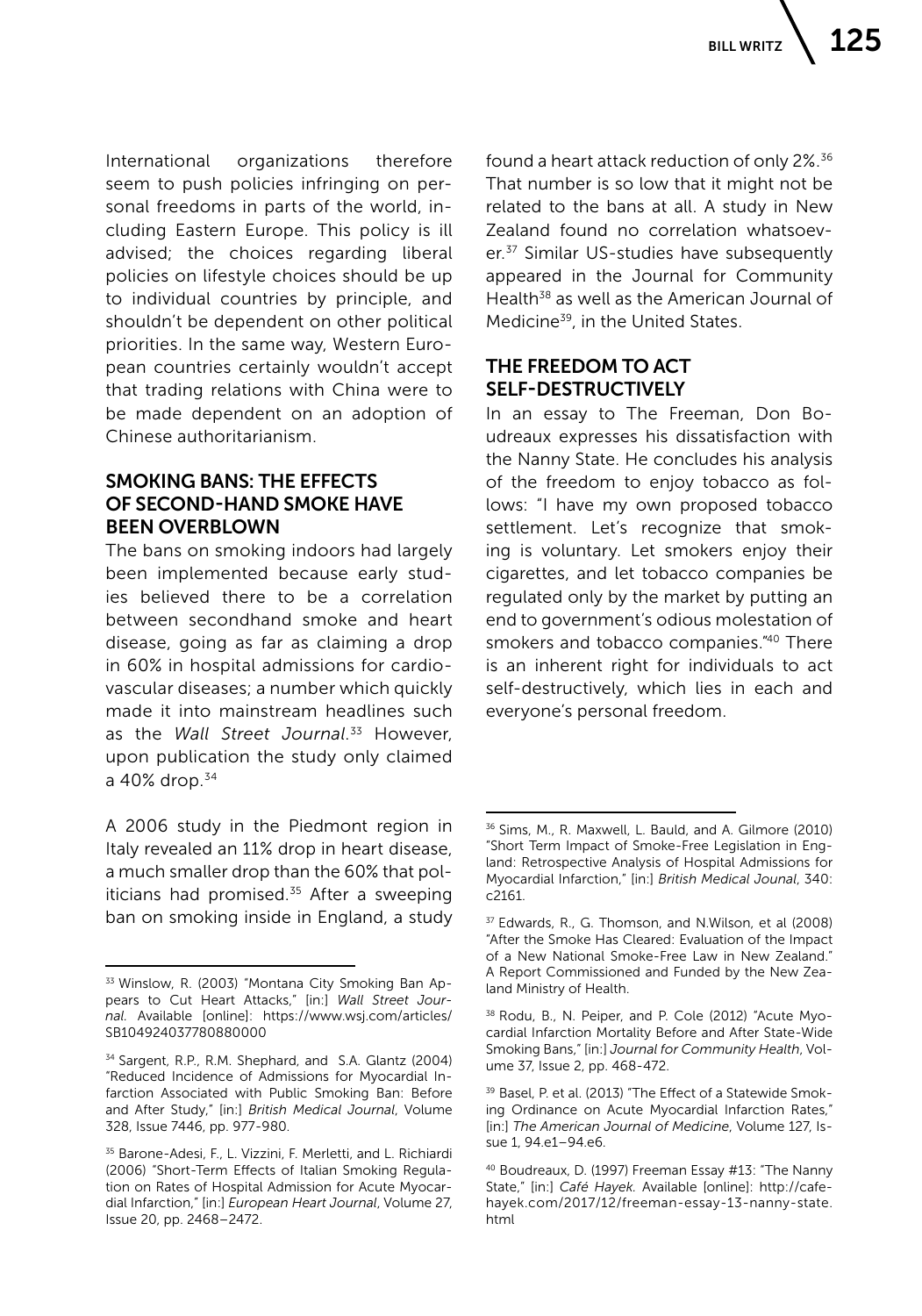99 IN OCTOBER 2011, DENMARK'S LEADING COALITION INTRODUCED A TAX ON FATTENING FOODS AND BEVERAGES: SUCH AS BUTTER, MILK, CHEESE, MEAT, PIZZA, AND OIL, AS LONG AS THEY CONTAIN MORE THAN 2.3% SATURATED FAT. AFTER FIFTEEN MONTHS IN EFFECT, THE SAME PARLIAMENTARY MAJORITY REPEALED THE TAX, AS THE DANES RECOGNIZED THE MEASURE TO BE A FAILURE

As for the lieu of consumption, property rights are key: individuals should be allowed to smoke as much as they want, as long the owner of the property has authorized him/her to do so. Framing the discussion in the fact of "the rights of nonsmokers", as it has been done,<sup>41</sup> misses the point of the argument: your ability to ban the act of smoking of another individual should only extend as far as your own property does.<sup>42</sup>

#### SUGARY AND "FATTY" PRODUCTS

Sugary products and so-called "fatty" foods have come increasingly under fire for the health concerns that they pose. The lifestyle policies that are already in affect are not as far-reaching as they are in the domains of tobacco and alcohol. However, one notable example of the Danish "fat tax" stands out.

Most of the governmental pushes to limit the consumption of sugar in society, be that the ban on unlimited soda-refills in France or soda taxes in Ireland, ignore the real-life examples of the implementation of such punitive taxes. France has had its soda tax since 2012, yet, rising obesity levels and the absence of long-term studies make its effect difficult to determine as of now. As a matter of principle, evaluating the effect of a single tax increase on a particular product on population-wide obesity rates is generally a complicated task. However, the analysis on specific consumption rates is a case study that has been illustrated by Denmark, after the introduction of its "fat tax".

<sup>41</sup> Katz, J.E. (2005) "Individual Rights Advocacy in Tobacco Control Policies: An Assessment and Recommendation," [in:] Tobacco Control, ii36-ii37.

<sup>42</sup> Skoble, A. (2012) "Smoking Bans: Banning Freedom," [in:] Libertarianism.org. Available [online]: https://www. libertarianism.org/media/around-web/smoking-bansbanning-freedom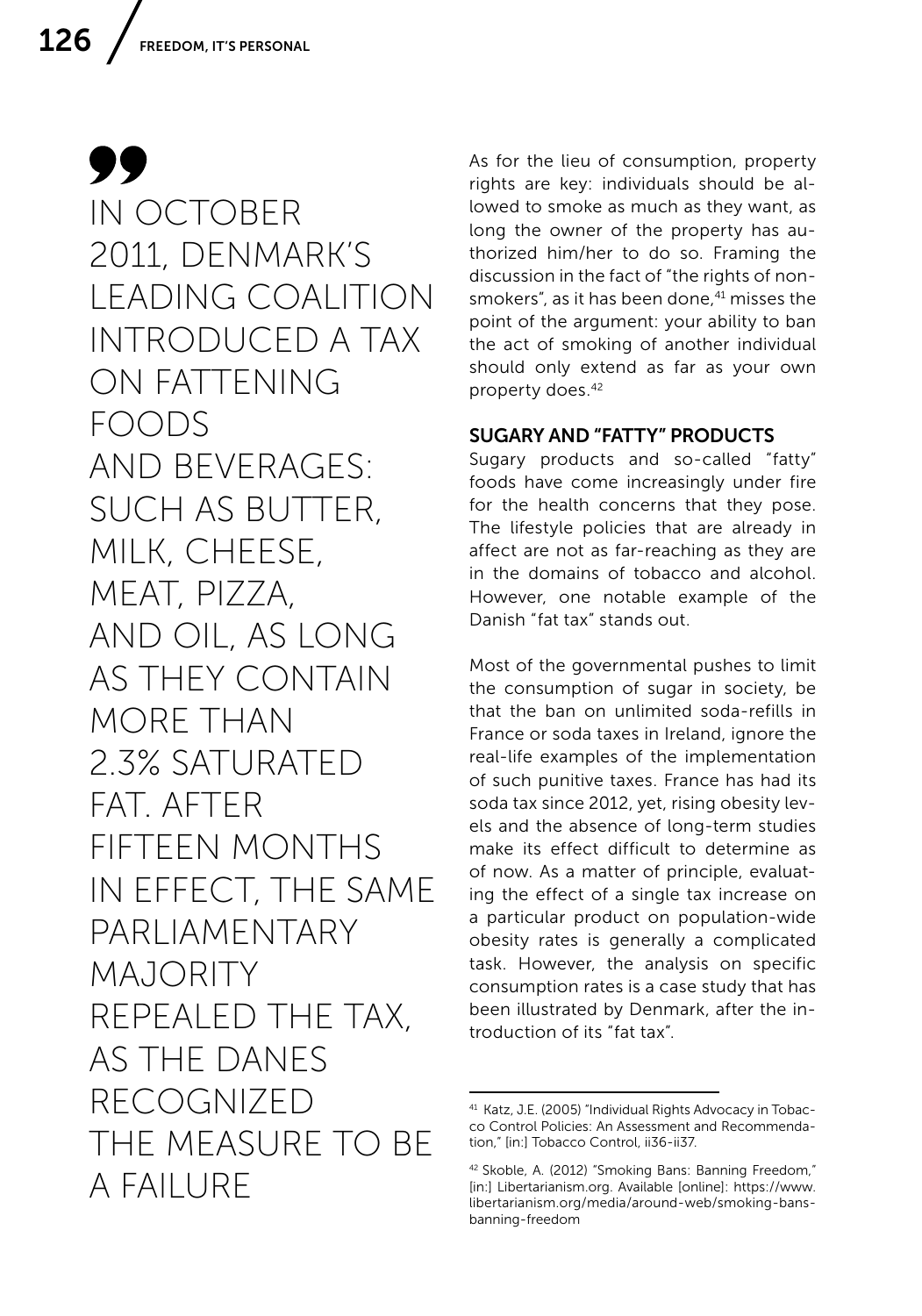In October 2011, Denmark's leading coalition introduced a tax on fattening foods and beverages: such as butter, milk, cheese, meat, pizza, and oil, as long as they contain more than 2.3% saturated fat.43 After fifteen months in effect, the same parliamentary majority repealed the tax, as the Danes recognized the measure to be a failure. Still, a study in the European Journal of Clinical Nutrition suggests that in the months during the implemented tax, the sale of these foods fell by between 10 and 15%.44 However, this does not account for the stockpiling or hoarding effect that the Danes experienced prior to the introduction of the tax:

"[…] this size of this "hoarding" might also be a part of the explanation for the observed decrease in consumption of fats, at least in the period following right after the introduction of the tax<sup>"45</sup>

In fact, when analyzing the effects over the 15 months during which the tax was in effect in Denmark, we find a marginal drop of 0.9% in consumption of fatty foods and beverages, which lies within the margin of error.46

It stands to reason that prior to the introduction of so-called "fat" or "sugar taxes", the preventative unintended consequences that such policies can have should be 99 NUDGE THEORY WAS POPULARIZED AS A CONCEPT BY NOBEL PRIZE WINNER AND AMERICAN ECONOMIST RICHARD THALER, AND HAS SINCE BEEN A BOOMING TREND IN MODERN GOVERNMENT POLICY

first examined. It is to nobody's advantage if consumers chose low-quality products with the same amount of sugar and fat, only to keep their consumption at the same price.

## PERSONAL CHOICE

The consumption of fatty foods considered to be unhealthy are a matter of individual choice. In their inherent nature, they represent a trade-off in utility for the consumer. As Ninos Malek writes: "Every time you buy cigarettes or unhealthy food, and every time you do not buy food that's good for you, you are weighing your own costs and benefits."47 Consumers wouldn't choose

<sup>43</sup> BBC (2012) *Denmark Introduces World's First Food Fat Tax*. Available [online]: http://www.bbc.com/news/ world-europe-15137948

<sup>44</sup> Vallgårda, S., L. Holm, and J.D. Jensen (2014) "The Danish Tax on Saturated Fat: Why Did It Not Survive," [in:] *European Journal of Clinical Nutrition*, Volume 69, Issue 2, pp. 223-226.

<sup>45</sup> Jensen, J.D. and S.Smed (2013) "The Danish Tax on Saturated Fat: Short Run Effects on Consumption and Consumer Prices of Fats," [in:] *Food Policy*, Volume 42, October, pp. 18-31.

<sup>46</sup> Bødker, M., C. Pisinger, U. Toft, and T. Jørgensen (2015) "The Danish Fat Tax—Effects on Consumption Patterns and Risk of Ischaemic Heart Disease," [in:] *Preventive Medicine*, Volume 77, pp. 200-203.

<sup>47</sup> Malek N.P. (2003) "Fast Food and Personal Responsibility," [in:] *Foundation for Economic Education.* Available [online]: https://fee.org/articles/fast-food-and-personal-responsibility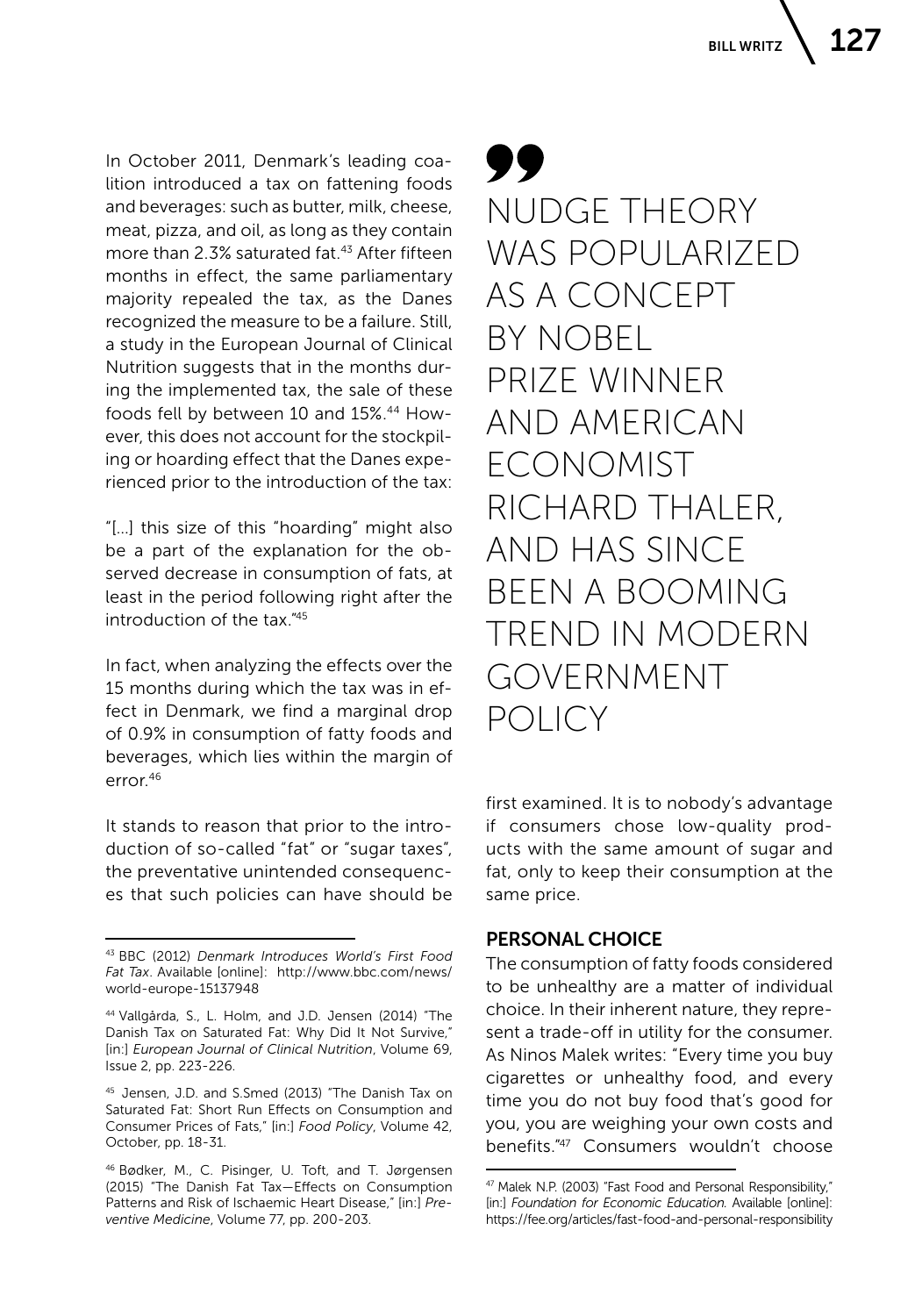to buy these goods if they were not convinced that it would increase their personal well-being, no voluntary exchange takes place unless both parties benefit.<sup>48</sup> Stella Zawistowski writes in The Objective Standard: "The proper role of government is not to count our calories or to watch our weight but to protect our rights. The government has no moral right to interfere with a food producer's offerings, a restaurant's menu, or an individual's diet. And where the government has created for itself a legal right to do so, such laws should be repealed."49 In essence, freedom implies the eventuality that individuals make choices that aren't healthy in every aspect, but they have an inalienable right to make these choices regardless.

#### NUDGE THEORY IN PUBLIC POLICY

Nudge theory was popularized as a concept by Nobel Prize winner and American Economist Richard Thaler, and has since been a booming trend in modern government policy. Nudging is a set of policies, which indirectly push consumers or users to adopt a certain behavior. A prominent example is the pictures of flies put in urinals in men's bathrooms, in order to improve cleanliness.50 However, nudging increasingly becomes a matter of public policy.

In a 2016 article in the *Conversation*, Ivo Vlaev, professor of behavioral science at the University of Warwick, suggested that it is possible to nudge people into drinking less alcohol.<sup>51</sup> In an experiment, he laid out that drinkers reduced their consumption when they got a text message saying: 'You are in the top 10% of heaviest drinkers.' In a similar example, HMRC had raised an additional GBP 210 million of tax revenue after sending people tax reminder letters saying that most people in their town had already paid.<sup>52</sup>

The "nudgers" are spreading among academics and influence public policy makers. Examples of this can be found in the advocacy in the likes of Italian policy advisor Alberto Alemanno, who engaged in repeated advocacy for plain packaging of cigarettes. In early 2010, long before the legislative introduction of plain packaging in France and the United Kingdom, the Italian activist penned *The Case of Plain Packaging for Cigarettes*, with an underlying tone showing clear support for the measure. However, even Alemanno warned against the legal problem of "not establishing a causal link between the measure and the protection of the specific public interest,"53 something France and the UK have consciously ignored. This has, and will lead to, multiple lawsuits by the tobacco industry, as has been the case for the latest EU Tobacco Directive 2014/40/ EU, which also increased the size of warning labels on packs of cigarettes.54

<sup>48</sup> Public Broadcasting Service (2000) *On Freedom and Free Markets (Interview with Milton Friedman).* Available [online]: http://www.pbs.org/wgbh/commandingheights/shared/minitext/int\_miltonfriedman.html

<sup>49</sup> Zawistowski, S. (2014) "Of Freedom and Fat: Why Anti-Obesity Laws Are Immoral," [in:] *The Objective Standard.*  Available [online]: https://www.theobjectivestandard. com/issues/2009-spring/anti-obesity-laws/

<sup>50</sup> Wu, F. H. (2017) "The Nobel Prize and the Urinal Fly," [in:] *Huffington Post.* Available [online]: https://www. huffingtonpost.com/entry/the-nobel-prize-and-theurinal-fly\_us\_59ddaa76e4b07a185aa75f91

<sup>51</sup> Vlaev, I. (2016) "How to Start Nudging People to Drink Less Alcohol," [in:] *The Conversation.* Available [online]: https://theconversation.com/how-to-start-nudgingpeople-to-drink-less-alcohol-57704

<sup>52</sup> The Behavioural Insights Team (2013) *Behavioural Insights Tax Trials Win Civil Service Award.* Available [online]: http://www.behaviouralinsights.co.uk/tax/behavioural-insights-tax-trials-win-civil-service-award/

<sup>53</sup> Alemanno and Bonadio (2010) "The Case of Plain Packaging for Cigarettes – an Overview," [in:] *European Journal of Risk Regulation*, pp. 268-70.

<sup>54</sup> European Union (2014) "Directive 2014/40/EU of the European Parliament and of the Council of 3 April 2014," [in:] *Official Journal of the European Union*, pp. 1.